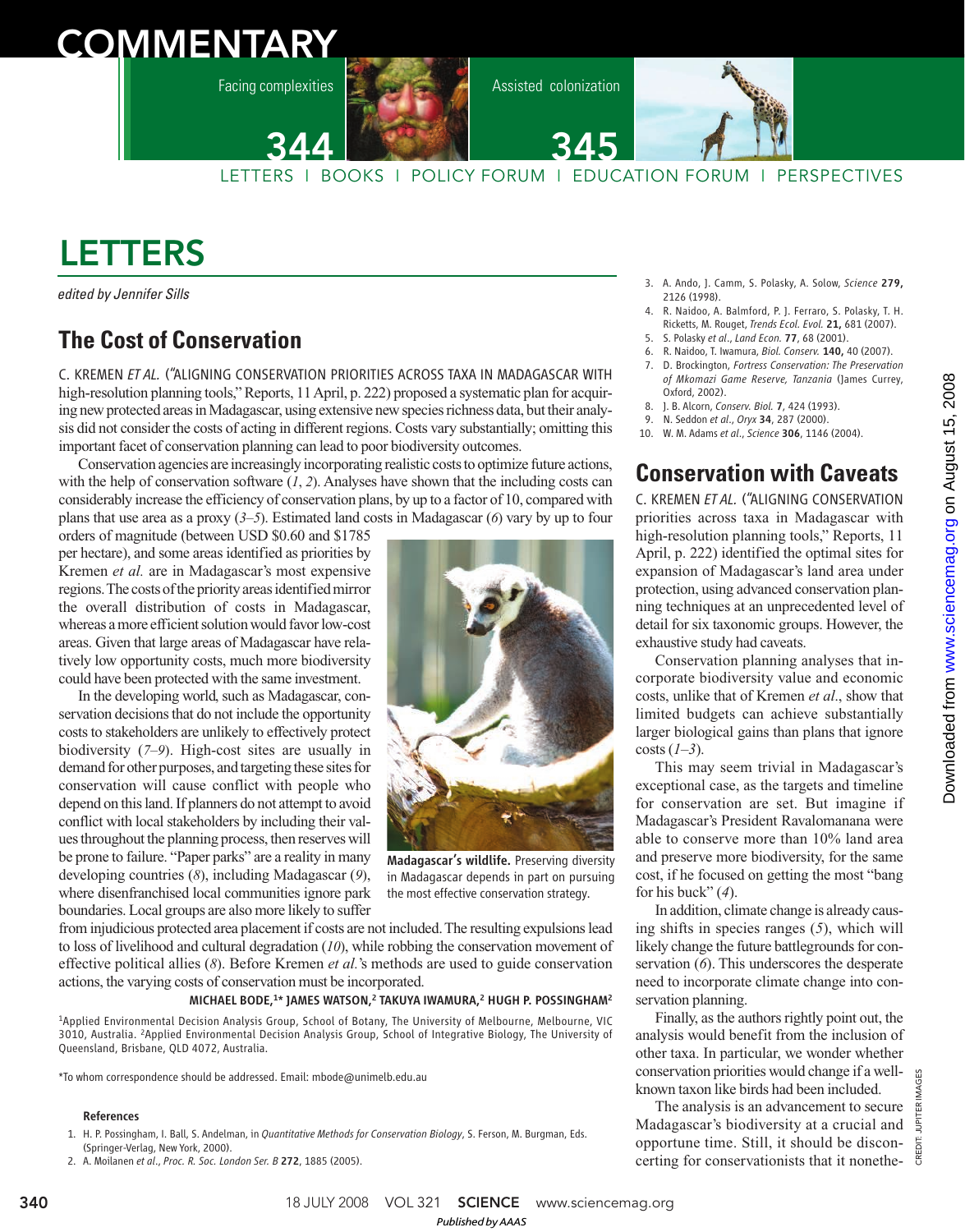

Origin of vertebrate vocals

347



Past glacial extents in the Southern **Hemisphere** 



less has caveats. These are key areas for future research.

#### BERNARD W. T. COETZEE

Centre for Invasion Biology, Department of Zoology and Entomology, University of Pretoria, South Africa, and WWF Office, Suva, Fiji. E-mail: bwtcoetzee@zoology.up.ac.za

#### References

- 1. R. Naidoo *et al*., *Trends Ecol. Evol*. 21, 681 (2006).
- 2. K. A. Wilson *et al*., *PLoS Biol.* 5, 1850 (2007).
- 3. K. A. Wilson *et al*., *Nature* 440, 337 (2006).
- 4. H. P. Possingham, K. A. Wilson, *Nature* 436, 919 (2005).
- 5. C. Parmesan, G. Yohe, *Nature* 421, 27 (2003).
- 6. T. M. Lee, W. Jetz, *Proc. R. Soc. London Ser. B,* 10.1098/rspb.2007.1732 (2008).

## **Response**

BODE *ET AL.* NOTE THAT WE SHOULD INCLUDE cost data in our analysis. Our analysis optimized conditions for biodiversity to produce a pure "biodiversity benchmark" against which plans incorporating other elements can be compared. Only with such a benchmark can one quantify what would be lost when political or socioeconomic constraints are accommodated. That said, we recognize that the costs of conservation are spatially heterogeneous and that high-resolution cost surfaces should be used when available to maximize biodiversity benefits under cost constraints (*1*). Using data from a globalscale analysis of opportunity costs (*2*), Bode *et al.* imply that the existing and proposed protected areas are equivalent in cost to a random sample across Madagascar, rather than to a solution that minimizes cost. However, the global-scale opportunity cost data they used cannot provide a good metric for assessing the cost consequences of the existing plus proposed areas in Madagascar for several reasons: (i) The global-scale data appear to be grossly inaccurate for some regions of the country. For example, the southern and western areas shown as being most productive for crops and livestock (see figure 1A in Bode *et al*.'s ref. 1) are in fact Madagascar's most arid, drought-ridden regions, occupied by its poorest people, and subject to frequent famines. In contrast, some major regions for producing Madagascar's staple crop, rice, are shown incorrectly to have low opportunity cost (e.g., rice-producing regions around Lake Alaotra). (ii) The resolution of the globalscale map of opportunity costs is 100 times coarser than our analysis. It is inappropriate to use global-scale data, whether economic or biological, to develop or to evaluate subregional conservation plans (*3*). (iii) This global opportunity cost layer is based solely on agricultural and livestock production, omitting several high-value potential land uses in Madagascar (mining, timber production, and ecotourism). While Bode *et al*. hint that our efforts might have been better spent